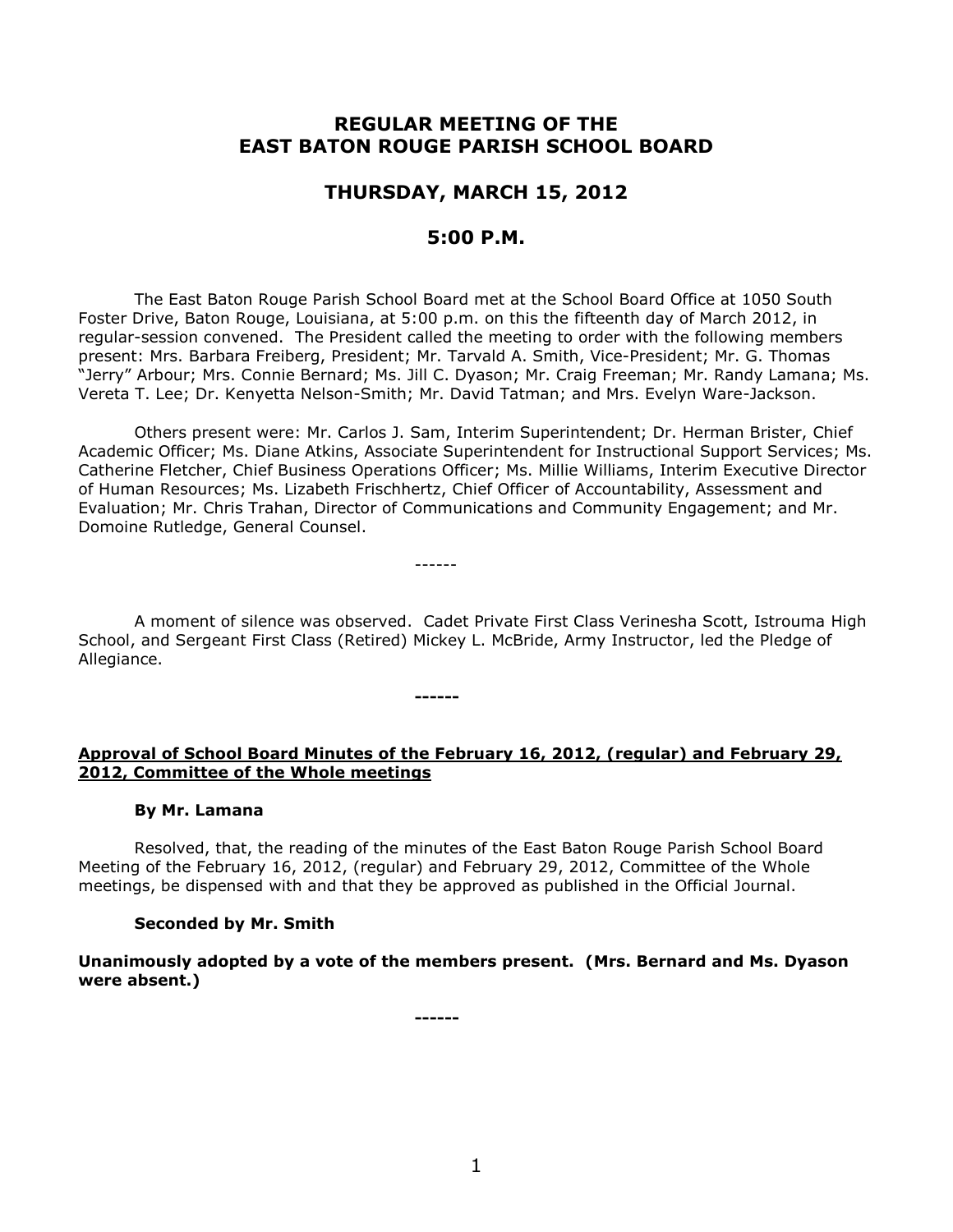### **Approval of Personnel Changes Since School Board Meeting of February 16, 2012, Excluding Item VII, Page 7, #A-1**

### **By Mr. Arbour**

Resolved, That, the changes in personnel since the School Board Meeting of February 16, 2012, excluding Item VII, Page 7, #A-1, be, and they are, hereby approved. **(A copy of the Changes has been marked "Official Copy" and placed in the files of the Board.)**

### **Seconded by Mr. Tatman**

**Unanimously adopted by a vote of the members present. (Mrs. Bernard was absent.)**

**-----**

### **Adoption of a Resolution**

### **By Mrs. Bernard**

Resolved, That, the East Baton Rouge Parish School Board does hereby adopt a resolution proclaiming April 2012, as "School Library Media Month" and April 8-14, 2012, as "National Library Week." **(A copy of the Resolution has been marked "Official Copy" and placed in the files of the Board.)**

**Seconded by Dr. Nelson-Smith**

**Unanimously adopted by a vote of the members present. (Mr. Tatman was absent.)**

**------**

## **Defer EBRPSS's Travel Policy/Guide**

### **By Mr. Arbour**

Resolved, that, the East Baton Rouge Parish School Board does hereby defer discussion of changes to the East Baton Rouge Parish School System's Travel Policy/Guide to the April 5, 2012 Committee of the Whole meeting.

## **Seconded by Mr. Smith**

## **Unanimously adopted by a vote of all the members.**

**------**

## **Approval of Consent Agenda Items**

### **By Mr. Freeman**

Resolved, that, the East Baton Rouge Parish School Board does hereby approve the Consent Agenda items.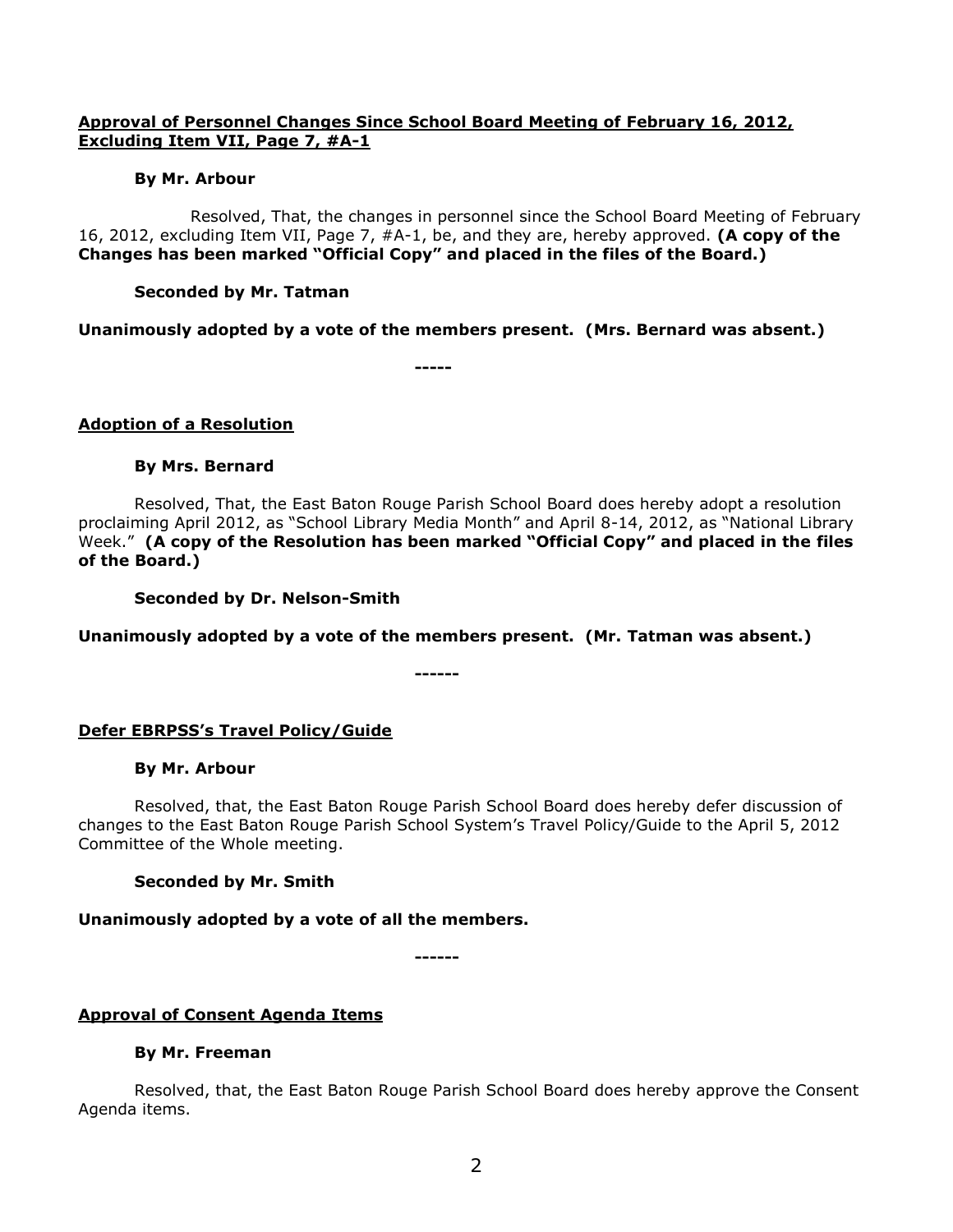### **Seconded by Mrs. Bernard Unanimously adopted by a vote of the members present. (Mr. Smith was absent.)**

**------**

*The following items were approved as part of the Consent Agenda:*

**------**

# **Items approved by the Committee of the Whole for recommendation to the Board:**

Approval of the Lease Contract Extension for Nicholson Elementary School between the East Baton Rouge Parish School Board and the Children's Charter School, Inc. for the period of July 1, 2012, through June 30, 2013.

Approval of the recommendation of the Architect Selection Committee of CHASM and FUSION Architecture, L.L.C., a joint venture for architectural design services, for LaBelle Aire Elementary School Additions/Renovation Project.

Approval of the Revised Education Jobs Fund Budget for 2011-2012.

Approval of the following grants under \$50,000.00: a.) KaBoom! Let's Play Spruce Grant in the amount of \$750.00. (Recipient – Ms. Marsha Boutte, Physical Education Teacher, Westminster Elementary); and b.) Project Give Grant in the amount of \$1,000.00. (Recipient – Ms. Dana Morrison, Sherwood Forest Middle Academic Magnet).

------

## *END OF CONSENT AGENDA ITEMS*

**------**

## **Adoption of Resolution**

### **By Mr. Arbour**

Resolved, that, the East Baton Rouge Parish School Board does hereby adopt a resolution regarding Reduction in Force.

## **Seconded by Mr. Tatman**

### **The vote on the motion was as follows:**

| <b>Yeas: (10)</b> | Mr. Arbour, Ms. Dyason, Mr. Freeman, Mrs. Freiberg, Mr. Lamana, |
|-------------------|-----------------------------------------------------------------|
|                   | Ms. Lee, Dr. Nelson-Smith, Mr. Smith, Mr. Tatman, and Mrs.      |
|                   | Ware-Jackson                                                    |
|                   |                                                                 |

**Nays: (1) Mrs. Bernard**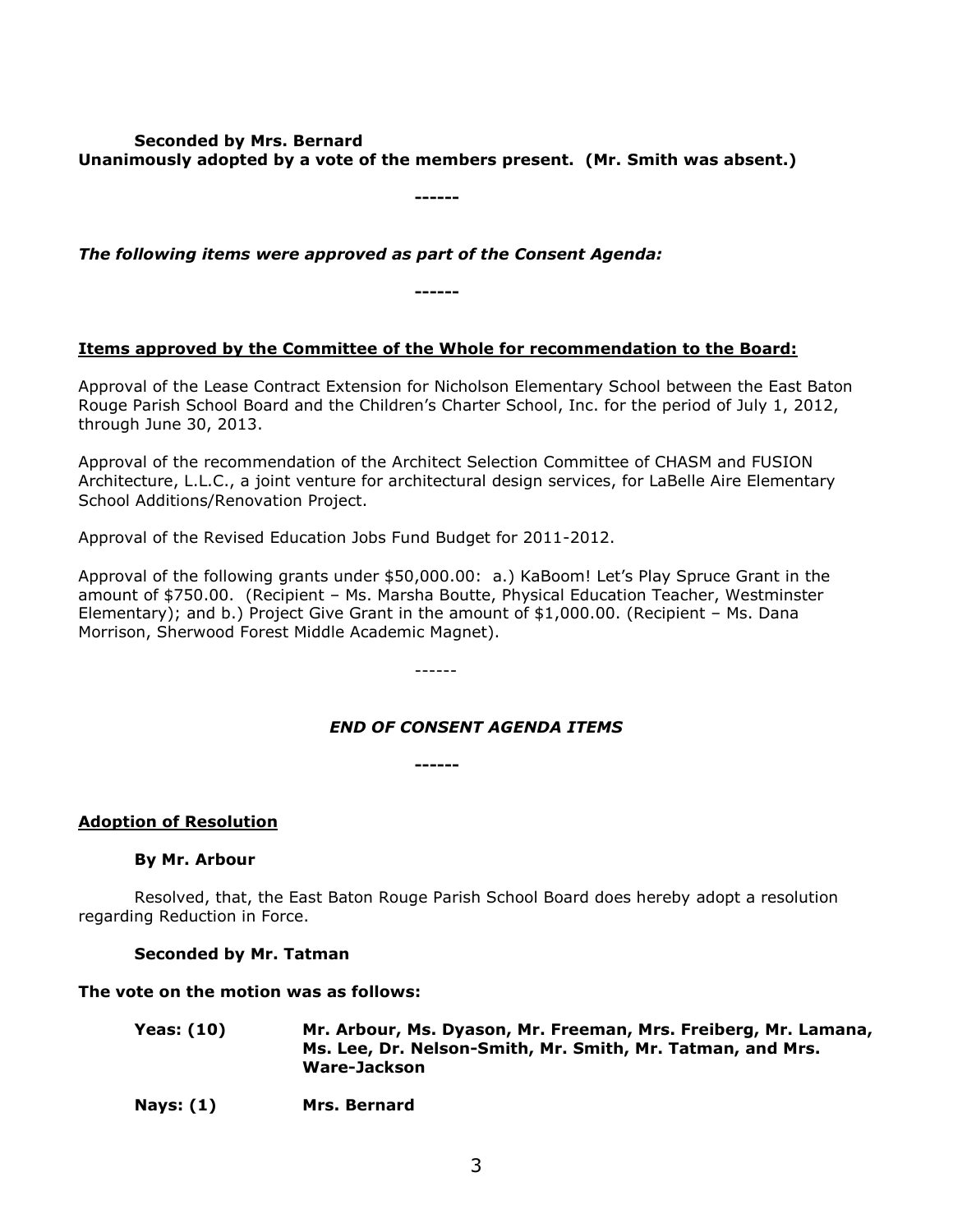**Abstained: (0) None Absent: (0) None**

**The motion was declared adopted.**

**------**

### **Adoption of Resolution**

### **By Mr. Arbour**

Resolved, that, the East Baton Rouge Parish School Board does hereby adopt a resolution authorizing Board leadership to contract with Redistricting, LLC to provide the Board with redistricting consulting services and related matters.

### **Seconded by Mr. Tatman**

### **Unanimously adopted by a vote of all the members.**

------

### **Approval to Bring Two (2) Superintendent Candidates**

### **By Mr. Smith**

Resolved, that, the East Baton Rouge Parish School System does hereby approve to bring in two (2) of the three (3) recommended superintendent candidates. Dr. Pitre-Martin will not be brought back because she has already gone through the interview process.

### **Seconded by Mr. Lamana**

### **Discussion followed.**

### **The following substitute motion was made.**

### **By Ms. Dyason**

Resolved, that, the East Baton Rouge Parish School System does hereby approve to bring in all three (3) candidates and follow the procedures set forth by Board leadership.

### **Seconded by Mr. Tatman**

### **Discussion continued.**

### **The substitute motion was withdrawn by the originator and the seconder.**

### **Call the Question**